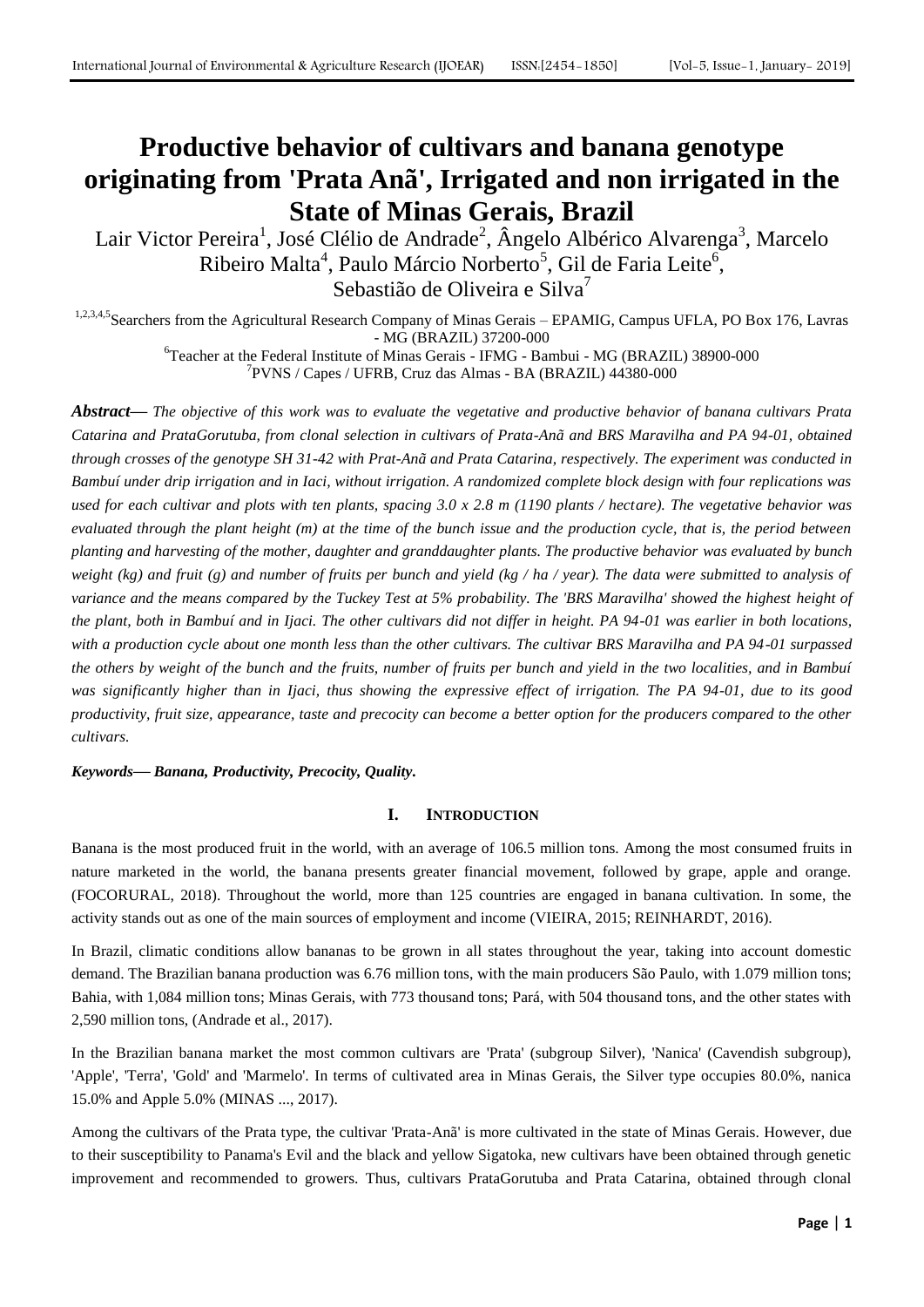selection in 'Prata-Anã' plantations and the 'BRS Maravilha' obtained through a cross between 'Prata-Anã' and SH 3142 have been recommended for superior agronomic characteristics her mother. Among these characteristics, the highest tolerance to these diseases, in addition to greater productivity and similarity of fruits in flavor, appearance and size with those of 'Prata-Anã' (SILVA et al., 2008), stand out.

The 'BRS Maravilha' was introduced from Honduras and recommended by Embrapa (Brazilian Agricultural Research Company) and PA 94-01 genotype obtained by EmbrapaMandioca and Tropical Fruit through the cross between 'PrataAnã', 'Prata Catarina' and SH These two cultivars present productivity far superior to their genitor, as well as greater tolerance to diseases and edafoclimatic adaptation (DONATO et al., 2009). (SANTOS and CARNEIRO, 2012), in Goiânia - Goiás (MENDONÇA et al., 2013), in Aquidauana - Mato Grosso (VIEIRA, 2011), in Botucatu - SP (RAMOS et al., 2009) and in Lavras - MG (Pereira et al., 2003). In irrigated conditions 'BRS Maravilha' was more productive than 'Prata-Anã' in the Jaíba Projects (RODRIGUES et al., 2006) and Gorutuba (SOUTO et al., 2001).

Among the cultivars of the Prata-Anã variety of Prata, evaluated in Lavras-MG, genotype PA 94-01 was the one that produced larger bunches in weight and number of fruits, being similar in aspect, size and flavor of the his father 'Silver-Anã' (PEREIRA et al, 2016).

The cultivar Prata Catarina was similar in size, production cycle, fruit characteristics and produced bunches about 23.0% higher than 'Prata-Anã' in eleven localities of the State of Santa Catarina (EPAGRI, 2016).

Regarding the cultivar PrataGorutuba, there is no report of research results on its productive and vegetative behavior. However, there are already large areas cultivated with this cultivar, mainly in the northern region of Minas Gerais. In this region it has presented greater production and tolerance to the Mal-do-Panama (RODRIGUES, 2014)

The objective of this work was to evaluate the productive and vegetative behavior of banana cultivars originating from the cultivar Prata-Anã under irrigated and dry conditions.

#### **II. METHODOLOGY**

The evaluation of the vegetative and productive behaviors of four banana cultivars originating from 'Prata-Anã' cultivar was carried out in Bambuí and Ijací, in the Center-West and Southern regions of Minas Gerais, Brazil.

The Bambuí test was conducted in the premises of the Federal Institute of Minas Gerais, Bambuí Campus, during the period from December 5, 2014 to December 31, 2017, with irrigation through drip hoses from May to August of each year. The Ijaci test was conducted in dry conditions during the same period.

40 cm high tissue culture seedlings were used, which had previously been transplanted into 12 x 30 cm plastic bags containing soil, manure and sand in the ratio 2: 1: 1, in addition to fertilization with NPK (20- 05-20)

In the two trials the following cultivars were evaluated: Prata Catarina and PrataGorutuba, obtained through clonal selection in 'Prata-Anã' cultivars in the States of Santa Catarina and Minas Gerais, respectively. The cultivar BRS Maravilha) was obtained through the cross between 'Prata-Anã' (AAB) and SH 31-42 (AA) and the genotype PA 94-01 through the cross between 'Prata Catarina' and SH 31-42. The cultivar Prata-Anã, being the most cultivated in Minas Gerais, was included as a witness.

Bambuí is situated at 729 meters of altitude, at 20o 00 '21' 'south latitude and 45o 58' 37 '' west longitude. Its soil is classified as Latosol dark red. Ijaci is at 889 meters of altitude, and at 21o 10 '12' 'south latitude and at 44o 55' 30 '' west longitude and soil classified as ferric red Latossolo.

The climate of the two localities is according to the classification of Koppen (DANTAS; CARVALHO; FERREIRA, 2007) is cwa, that is, temperate rainy (mesothermic) with dry winter and subtropical rainy summer.

The data of annual rainfall mean maximum, minimum and average temperature and relative humidity of the air of 2015, 2016 and 2017 of Ijaci and Bambuíare presented in Table 1.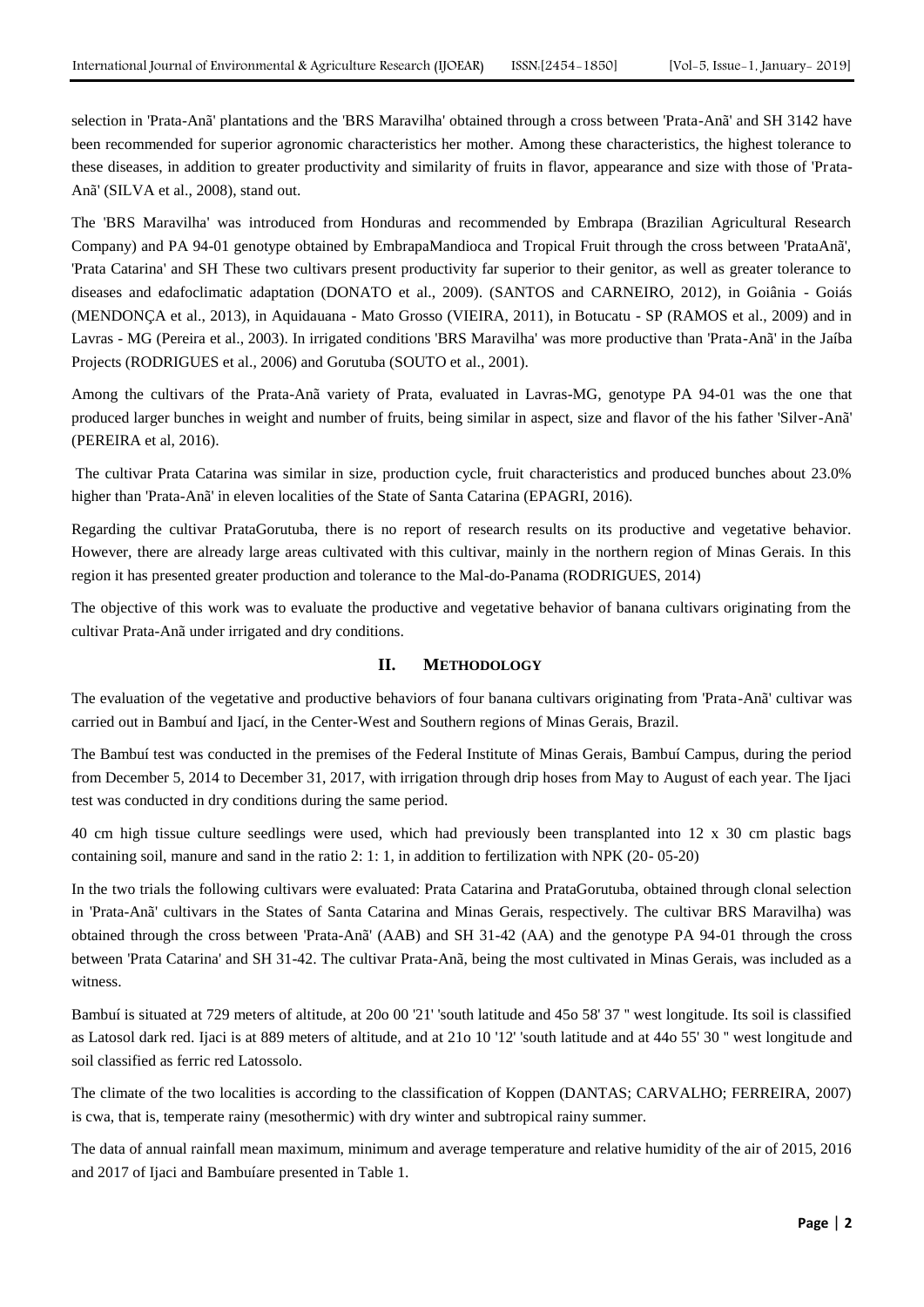# **MINAS GERAIS, BRAZIL, FROM 2015 TO 2017 Climatevariables / years Ijaci Bambui 2015 2016 2017 2015 2016 2017 Precipitation (mm)** 1.341 1.215 985 1.256 1.205 1.030 **Relativehumidity (%)** 71,3 70,8 69,2 68,5 70,6 69,6 **Maximumtemperature** (°C) 27,7 27,9 27,4 28,9 29,1 28.1 **Minimumtemperature(°C)** 16,5 16,2 15,7 16,0 17,1 16,5

**TABLE 1 ANNUAL RAINFALL AND ANNUAL AVERAGES OF RELATIVE HUMIDITY, MAXIMUM TEMPERATURES, MINIMUM TEMPERATURES, MEAN TEMPERATURES OF THE MUNICIPALITIES OF IJACI AND BAMBUI,**

According to the monthly rainfall data, both in Ijaci and Bambui, the driest months in the years 2015 to 2017 were from May to September, below 30mm / month. From April to August, the maximum, minimum and average temperatures were below 27ºC, 15ºC and 20ºC, respectively.

**Meantemperature(°C)** 21,3 21,0 20,9 21,8 21,5 21,4

The vegetative behavior was evaluated through plant height (m), using the average of the first three cycles (mother, daughter and granddaughter) and the production cycle, that is, the period of months from planting to harvesting of the mother plants, daughter and granddaughter. The height was taken at the time of the bunch issue and the insertion of the bunch in the pseudocaule.

The productive behavior was evaluated by the weight of the bunch and the fruits, number of fruits per bunch and size of the fruits (length and diameter). The weight and size of the fruits were taken from the middle portion. The data referring to the productive behavior are averages of the first three production cycles.

The planting of the seedlings was done in spacing  $3.0 \times 2.8$  m  $(1,190)$  plants / hectare), being 10 plants per plot in four replications for each cultivar. It was used the design in randomized blocks. The data were submitted to analysis of variance and the means compared by the Tuckey Test at 5% probability.

#### **III. RESULTS AND DISCUSSION**

According to the data in Table 2, it is observed that BRS Maravilha plants showed significantly higher height than the other cultivars in both Ijací and Bambuí. It is also observed an increase in plant height around 30 cm from the mother plant to the daughter plant and from that to the net plant at both sites. This increase in plant height at each generation is reported by Rodrigues et al. (2006) and Silva et al. (2003) and only stabilizes in more advanced generations.

In the Ribeira Valley without irrigation, the BRS Maravilha variety also presented plant height significantly higher than 'Prata-Anã' and PA 94-01 (NOMURA et al., 2013), as well as in the Jaíba Project in relation to 'Prata -Anã '(RODRIGUES et al., 2006).

In Bambuí, under irrigated conditions, all cultivars showed higher height of mother, daughter and granddaughter plants, about 50 cm in Ijací, under dry conditions. This result is corroborated by the report by Costa et al. (1999), where the authors state that the establishment period and the initial phase of vegetative development of the banana tree determine the growth potential and fruiting, being essential the water and nutrients supply. Turner; Fortescue; Thomas, 2007, also state that banana is very sensitive to water deficit and, therefore, water is the abiotic factor most limiting to production.

In the technical data sheet of the 'PrataGorutuba' plant, it mentions a height of 2.5 to 3.0 m in the mother plant cycle, a mean bunch weight of 20 to 24 kg, with a productivity of 32 to 35 t / ha, to 'Prata-Anã' (RODRIGUES et al., 2014).

On the other hand, with respect to 'Prata Catarina', the only reference (EPAGRI, 2016) only mentions about average weight of the bunch in Itajai - SC and Urussanga - SC, medium size, medium precocity, medium size fruits, high susceptibility to yellow Sigatoka and moderate resistance to Mal-do-Panama.

The height of the mother plant and daughter of the cultivars Maravilha, PrataAnã and PA 94-01 in dry conditions in Ijaci was higher than in Lavras (PEREIRA et al., 2003) and lower than in the Ribeira Valley (NOMURA et al. , 2013). The highest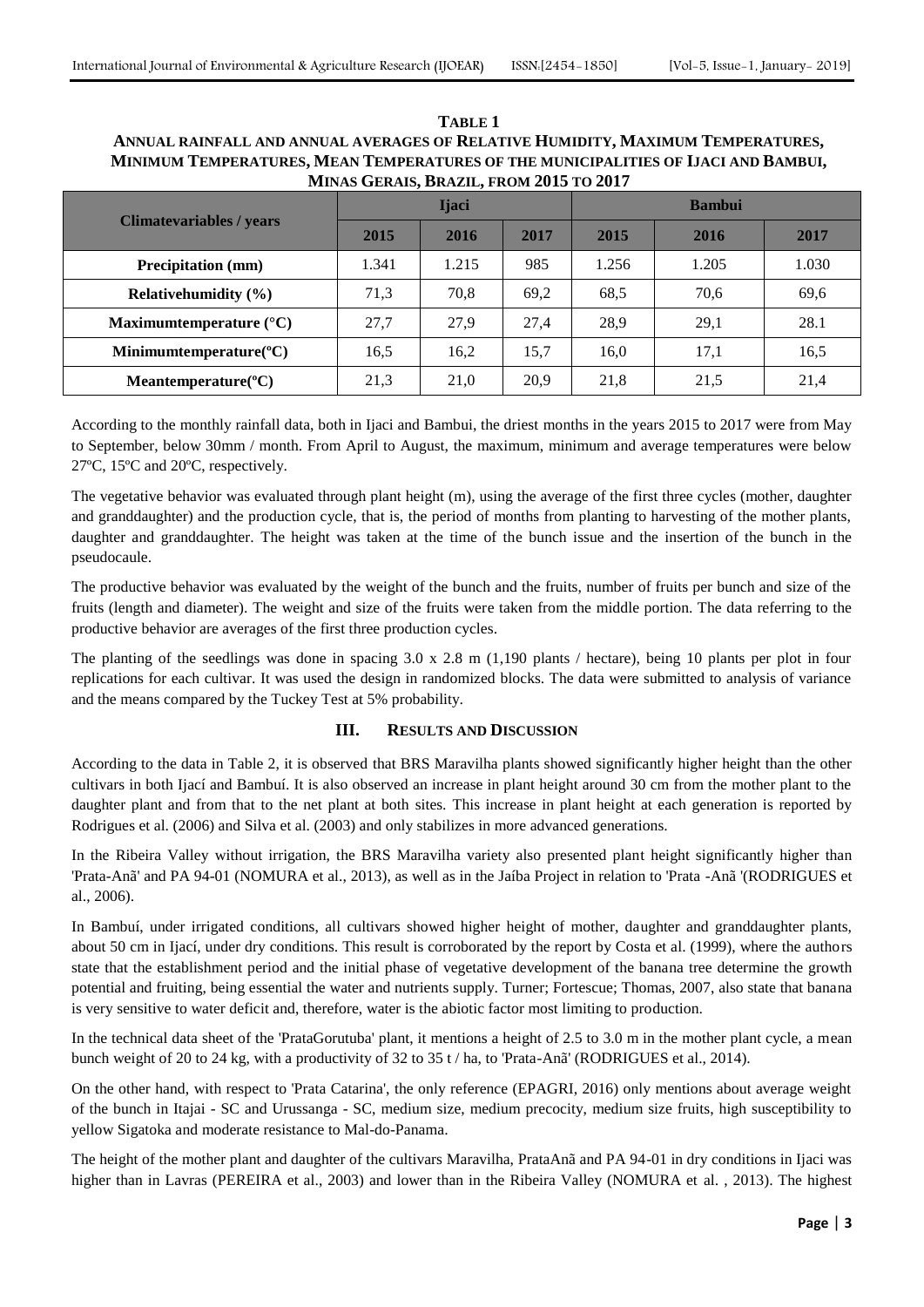height in the Ribeira Valley, state of São Paulo, Brazil, can be attributed to temperature and relative humidity of the highest air and soil fertility.

The highest plant height of the cultivars BRS Maravilha and Prata-Anã in Bambuí in relation to Jaíba can be attributed to several factors, such as: type and size of seedlings, soil fertility and distribution of rainfall in the months subsequent to planting.

### **TABLE 2 MEAN HEIGHT VALUES OF MOTHER, DAUGHTER AND GRANDDAUGHTER OF BANANA CULTIVARS ORIGINATING FROM 'PRATA-ANÃ' IN BAMBUÍ AND IJACI, MG, BRAZIL**

|                  | <b>Planthight</b> (m) |                     |                     |                     |        |                     |  |
|------------------|-----------------------|---------------------|---------------------|---------------------|--------|---------------------|--|
| <b>Cultivars</b> |                       | <b>Bambui</b>       |                     | <b>I</b> jaci       |        |                     |  |
|                  | Mãe                   | Filha               | <b>Neta</b>         | Mãe                 | Filha  | <b>Neta</b>         |  |
| <b>Maravilha</b> | 3,06aA                | 3,50aB              | 3,85aC              | 2,55aA              | 3.06aB | 3.52aC              |  |
| PA 94-01         | 2,90 <sub>b</sub> A   | 3,22bB              | 3,57 <sub>b</sub> C | 2,32bA              | 2,73bB | 3,01 <sub>b</sub> C |  |
| Prata Gorutuba   | 2,79bA                | 3,08bB              | 3,40 <sub>b</sub> C | 2,28bA              | 2,58bB | 2,93bC              |  |
| Prata Catarina   | 2,78bA                | 3,09bB              | 3,41bC              | 2,29bA              | 2,60bB | 2,95bc              |  |
| Prata-Anã        | 2,80 <sub>b</sub> A   | 3.12 <sub>b</sub> B | 3,45 <sub>b</sub> C | 2.31 <sub>b</sub> A | 2,62bB | 2,94bC              |  |
| CV               | 11,12                 | 9,88                | 9,16                | 12,76               | 10,06  | 9,31                |  |

*Means followed by the same lowercase letter in the column and upper case in the line do not differ from each other by the Tuckey Test at 5% probability.*

Regarding the production cycle, Table 3 shows that the cultivar PA 94-01 was earlier than the other cultivars in the three generations evaluated (mother, daughter and granddaughter). Both in Bambuí and Ijaci, there was no significant difference in the production cycle of cultivars BRS Maravilha, Prata Catarina, PrataGorutuba and Prata-Anã, independent of the generation or local.

The similarity in the production cycle of these cultivars may be due to the degree of kinship between them and the uniformity of the seedlings, soil fertility, among other factors. The higher precocity of PA 94-01 can be attributed to genetic factors inherited from its parent. However, in the Ribeira Valley, state of São Paulo, this cultivar had a production cycle significantly higher than 'BRS Maravilha' and 'Prata-Anã' than in Bambuí and Ijaci. In Guanambi, state of Bahia, the production cycle of the mother plants and daughters of the cultivars BRS Maravilha and PA 94-01, did not differ from that of Prata-Anã (DONATO et al., 2009).

Another factor worth mentioning is the production cycle of PA 94-01's daughter plant in the Ribeira Valley (NOMURA et al., 2013), about four months longer than in Bambuí and Ijaci. This discrepancy may be due to the type, size, uniformity of seedlings and planting season.

In Lavras, Minas Gerais, Brazil, the production cycle of cultivars BRS Maravilha, PrataAnã and PA 94-01 was similar (PEREIRA et al., 2016). In the Jaiba (RODRIGUES et al., 2006), the 'BRS Maravilha' cycle was one month larger than the 'Prata-Anã' cycle, but significantly lower than in the Ribeira Valley, Guanambi, BA, Lavras, Bambuí and Ijaci, MG. This lower cycle in Jaíba may be due to fertiirrigation, higher temperature and luminosity, lower altitude, among other factors.

Regarding the production cycle of the cultivars Prata Catarina and PrataGorutuba, there is little information in the literature. The 'Silver Catarina', according to EPAGRI (2016), presents medium precocity, similar to that of Prata-Anã.

The 'PrataGorutuba', in the region of the irrigated perimeter of the Jaíba Project, has presented the same production cycle of PrataAnã (RODRIGUES et al., 2014). This information corroborates the results obtained in Ijaci and Bambuí, that is, the similar production cycle of the cultivars Prata Catarina, PrataGorutuba and Prata-Anã.

In Goiânia, Goiás, the production cycle of the cultivars BRS Maravilha, Prata-Anã and PA 94-01, not irrigated, was around 16.3 and 15.2 months, respectively. It was significantly lower than in Ijaci and Bambuí, a fact that can also be attributed to higher temperatures and rainfall and lower altitude, as well as other factors such as: soil fertility and crop management. It should be noted that the effect of altitude is related to several climatic factors, such as: temperature, rainfall, relative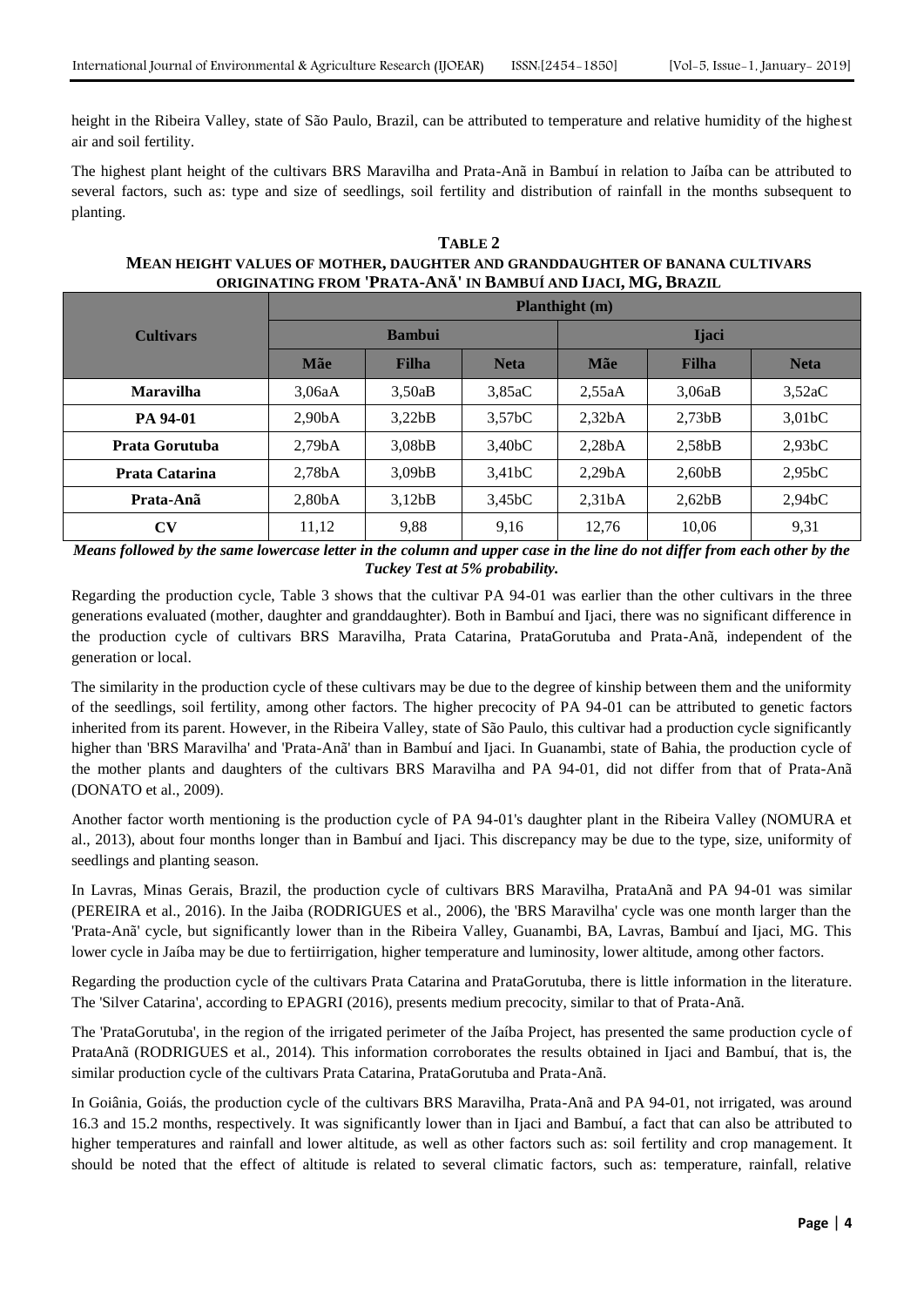humidity, luminosity, among others, which influence the development and production of the banana tree (ALVES et al., 1999).

## **TABLE 3 MEAN VALUES OF PRODUCTION CYCLES OF MOTHER, DAUGHTER AND GRANDDAUGHTER OF BANANA CULTIVARS ORIGINATING FROM 'PRATA-ANÃ' IN BAMBUÍ AND IJACI, MG, BRAZIL.**

|                  | <b>Productioncycle (months)</b> |         |               |                      |                  |              |  |  |
|------------------|---------------------------------|---------|---------------|----------------------|------------------|--------------|--|--|
| <b>Cultivars</b> | <b>Motherplant</b>              |         |               | <b>Daughterplant</b> | <b>Net plant</b> |              |  |  |
|                  | <b>Bambui</b>                   | Iiaci   | <b>Bambui</b> | <b>I</b> iaci        | <b>Bambui</b>    | <b>Ijaci</b> |  |  |
| PA 94-01         | 17.00aA                         | 17,90aB | 23.82aA       | 24,80aB              | 30.32aA          | 31,25aB      |  |  |
| <b>Maravilha</b> | 17.82bA                         | 18.71bB | 24,78bA       | 25.67 <sub>b</sub> B | 31,48bA          | 32,36bB      |  |  |
| Prata Catarina   | 17.85bA                         | 18.74bB | 24.80bA       | 25,82bB              | 31,60bA          | 32,58bB      |  |  |
| Prata Gorutuba   | 17.88bA                         | 18.76bB | 24.81bA       | 25.83 <sub>b</sub> B | 31.64bA          | 32,59bB      |  |  |
| Prata-Anã        | 17.90bA                         | 18.80bB | 24.87bA       | 25.88bB              | 31.72bA          | 32,68bB      |  |  |
| CV               | 12.44                           | 13.16   | 10.33         | 10.84                | 8.56             | 9.26         |  |  |

*Means followed by the same lowercase letter in the column and upper case in the line do not differ from each other by the Tuckey Test at 5% probability.*

The cultivars BRS Maravilha and PA 94-01 were superior to Prata Catarina, Gorutuba and Prata-Anã in the weight of the bunch and fruit, number of fruits per bunch and yield in Bambuí and Ijaci. Only in number of fruits per bunch PA 94-01 was superior to BRS Maravilha in both places.

The cultivars Prata Catarina and Gorutuba did not differ from Prata-Anã by weight of the bunch and fruit, number of fruits per bunch and yield in the two sites.

The cultivar BRS Maravilha produced fruits significantly larger than the others, a characteristic not widely accepted in the retail market.

The fruits of cultivar PA 94-01, although larger than the cultivars Prata-Anã, Prata Catarina and PrataGorutubaare well accepted by consumers due to their similarity in appearance and taste with those of the Silver type.

In terms of bunch weight and yield, cultivars BRS Maravilha and Prata-Anã were superior in Jaíba (RODRIGUES et al., 2006) compared to the results of Bambuí, both trials being conducted with irrigation. This superiority in Jaíbacan be attributed to water supplementation through microaspersion fertiirrigation. Other factors that may have contributed to higher production in Jaíba are higher temperature and luminosity and lower altitude (ALVES et al., 1999).

The mean weight of the bunch and fruit, yield and number of fruits per bunch, independent of the cultivar, was about 60% higher in Bambuí, a fact attributed mainly to irrigation.

| CULTIVARS ORIGINATING FROM 'PRATAANÃ' IN BAMBUÍ AND IJACI, MG, BRAZIL |                         |              |                           |               |                       |              |                       |              |
|-----------------------------------------------------------------------|-------------------------|--------------|---------------------------|---------------|-----------------------|--------------|-----------------------|--------------|
| <b>Cultivars</b>                                                      | <b>Bunchweight</b> (kg) |              | Weight of the fruit $(g)$ |               | Yield (t / ha / year) |              | $No$ offruits / bunch |              |
|                                                                       | Bambui                  | <b>Ijaci</b> | <b>Bambui</b>             | <b>I</b> jaci | <b>Bambui</b>         | <b>Ijaci</b> | <b>Bambui</b>         | <b>Ijaci</b> |
| <b>Maravilha</b>                                                      | 34,15aA                 | 20,80aB      | 212,08aA                  | 158,70aB      | 40,63aA               | 24,75aB      | 161,08bA              | 131,06aB     |
| PA 94-01                                                              | 27,02bA                 | 17.44bB      | 149,22bA                  | 126.61bB      | 32,15bA               | 20,70bB      | 181,00aA              | 137,75aB     |
| Prata<br><b>Catarina</b>                                              | 17,12cA                 | 11.13cB      | 129.50cA                  | 105.42cB      | 20.37cA               | 13,55cB      | 132.20cA              | 113,29bB     |
| Prata<br>Gorutuba                                                     | 16,90cA                 | 11.06cB      | 127.20cA                  | 104.30cB      | 20.11cA               | 13,60cB      | 128.50cA              | 110.40bB     |
| Prata-Anã                                                             | 16,29cA                 | 10.87cB      | 124,12cB                  | 101,12cB      | 19,40cA               | 13,41cB      | 125,93cA              | 107,36bB     |
| $\mathbf{C}\mathbf{V}$                                                | 10.23                   | 12,61        | 8.48                      | 11,63         | 11,88                 | 13,55        | 10.12                 | 13,88        |

**TABLE 4 MEAN VALUES OF BUNCH AND FRUIT WEIGHT, YIELD AND NUMBER OF FRUITS PER BUNCH OF BANANA CULTIVARS ORIGINATING FROM 'PRATAANÃ' IN BAMBUÍ AND IJACI, MG, BRAZIL**

*Means followed by the same lowercase letter in the column and upper case in the line do not differ from each other by the Tuckey Test at 5% probability.*

*The values of each variable in each location refer to the average of the first three cycles, ie, mother, daughter and granddaughter plants.*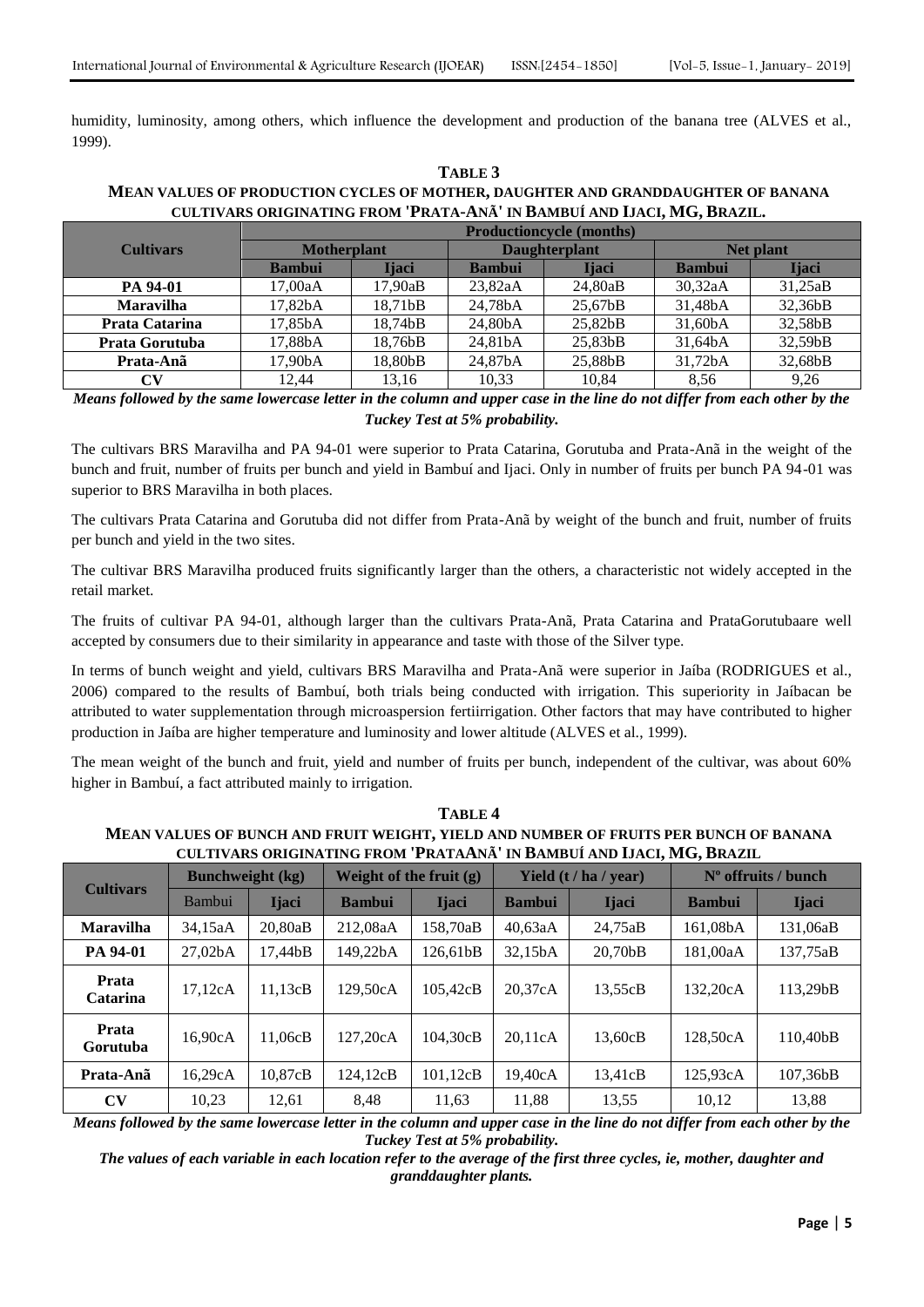The productivity of the banana industry is 22.13 t / ha and 23.63 t / ha for the irrigated production of the North and Northwest regions of Minas Gerais, respectively, and from 14.08 and 12.79 t / ha for the South and Mata regions of Minas Gerais, with non-irrigated production. It should be noted that the average productivity of Minas Gerais is 17.68  $t / ha$ (SEAPA, 2017).

The BRS Maravilha and PA 94-01 non-irrigated cultivars in Goiânia (MENDONÇA et al., 2013) produced smaller weights than in Bambuí, irrigated, higher than in Ijaci, not irrigated, including the cultivar PrataAnã. The production of larger clusters in Bambuíshould be attributed to irrigation, whereas the greater production of Goiânia in relation to Ijaci can be attributed to higher temperature, luminosity and humidity (ALVES et al., 1999), besides the management and soil fertility.

The production of BRS Maravilha and PrataAnã, irrigated was significantly higher in Bambuí - MG than in Guanambi - BA (DONATO et al., 2003), whereas in Ijaci - MG, not irrigated, the BRS Maravilha production was much larger than it is and the Dwarf Silver, smaller. This discrepancy in production at the three sites can be attributed to climate, soil fertility and crop management (ALVES et al., 1999).

There are few research results on the cultivars PrataGorutuba and Prata Catarina. The Gorutuba Silver was selected at 'Prata-Anã' planting in Janaúba, Jaíba and Verdelândia, at the irrigated perimeter of the North of Minas Gerais, where the average productivity was 35 t / ha from the third cycle, plant height of 3.0 m. The cultivar Prata Catarina was selected in plantations of PrataAnã, produced bunches with an average weight of 21.15 kg in Itajaí - SC and 17.55 kg in Urussanga - SC in the harvest from 2010 to 2012. On the other hand, cultivars Prata -Anã and BRS Maravilha also produced bunches with a mean weight of 15.8 kg and 28.85 kg, respectively, in the second crop. Other advantages of the 'BRS Catarina' are its resistance to nematoids and moderate resistance to Panama's Evil and medium-sized.

In addition to the higher productivity of 'BRS Maravilha' and PA 94-01, these cultivars have greater resistance to black and yellow Sigatoka and to Mal-do-Panama (SILVA et al., 2008). Other important aspects to consider are the size and the fruit size, appearance and flavor similar to that of the 'Prata-Anã', the most cultivated and commercialized in the state of Minas Gerais and Brazil.

#### **IV. CONCLUSION**

- $\triangleright$  Irrigation provided an increase of about 60% in the production of all cultivars and the genotype;
- $\triangleright$  The genotype PA 94-01 produces fruits similar in size, appearance and flavor to the cultivars Prata Catarina, PrataGorutuba and Prata-Anã;
- $\triangleright$  The cultivar BRS Maravilha and genotype PA 94-01, originated from the hybridization improvement, are more productive than those of the clonal selection of the cultivars Prata Catarina, PrataGorutuba and Prata-Anã.

#### **REFERENCES**

- [1] ALVES, E.J.; OLIVEIRA, M. de A.; DANTAS, J.L.L.; OLIVEIRA, S.L. de. Exigências climáticas. In: ALVES, E.J. (Org.). **A cultura da banana: aspectos técnicos, socioeconômicos e agroindustriais.** Brasília: EMBRAPA-SPI; Cruz das Almas: Embrapa-CNPMF, 1999. Cap. 2, p. 35-46.
- [2] ANDRADE, J.C.; PEREIRA, L.V.; ALVARENGA, A.A.; FERREIRA, E.A.; NORBERTO, P.M.; MALTA, M.R. **Fruit Market in thecityof Lavras, Minas Gerais, Brazilfrom 2004 to 2017**. Agricultural Science, v.08, p. 1278-1282, 2017.
- [3] COSTA, E.L. da; COELHO, E.F.; SIMÃO, F.R.; FILHO, M.A.C.; OLIVEIRA, P.M. de. Irrigação da bananeira. **Informe Agropecuário**. Bananicultura irrigada: inovação tecnológica. Belo Horizonte, v.29, n.245, p. 38-46, jul./ago., 2008.
- [4] DANTAS, A.A.; CARVALHO, L.G.; FERREIRA, E. Classificação e tendências climáticas em Lavras, MG. **Ciência e Agrotecnologia**, Lavras, MG, v.31, n.6, p. 186-191, nov./dez., 2007.
- [5] DONATO, S.L. R.; ARANTES, A.M.; SILVA, S.O.; CORDEIRO, Z.J.M. Comportamento fitotécnico da bananeira 'Prata-Anã' e de seus híbridos. Pesquisa Agropecuária Brasileira. Brasília, v.44, n.12, p. 1608-1615, 2009.
- [6] EPAGRI Empresa de Pesquisa Agropecuária e Extensão Rural de Santa Catarina, **Avaliação de cultivares para o estado de Santa Catarina**, 2016. Florianópolis – SC. (EPAGRI-Boletim Técnico, 172).
- [7] FOCORURAL Agronegócios. **Cultivo e produção de banana**, 12 de junho de 2018. Available in[:www.focorural.com/detalhes/n/n/9582/62/cultivo-de-banana.html.](http://www.focorural.com/detalhes/n/n/9582/62/cultivo-de-banana.html) Accessed:july 2018.
- [8] MENDONÇA, K.H.; DUARTE, D.A.S.; COSTA, V.A.M.; MATOS, G.R.; SELEGUINI, A. (2013) **Avaliação de genótipos de bananeira em Goiânia**, Estado de **Goiás**. Revista Ciência Agronômica, v.44, n.3, p.652-660.
- [9] MINAS Gerais investe em pesquisa. Diário de Uberlândia, Uberlândia, 4 jul. 2017. Available in: [http://diariodeuberlandia.com.br/noticia/12440/minas-gerais-investe-em-pesquisa.](http://diariodeuberlandia.com.br/noticia/12440/minas-gerais-investe-em-pesquisa) Accessed: july 2018.